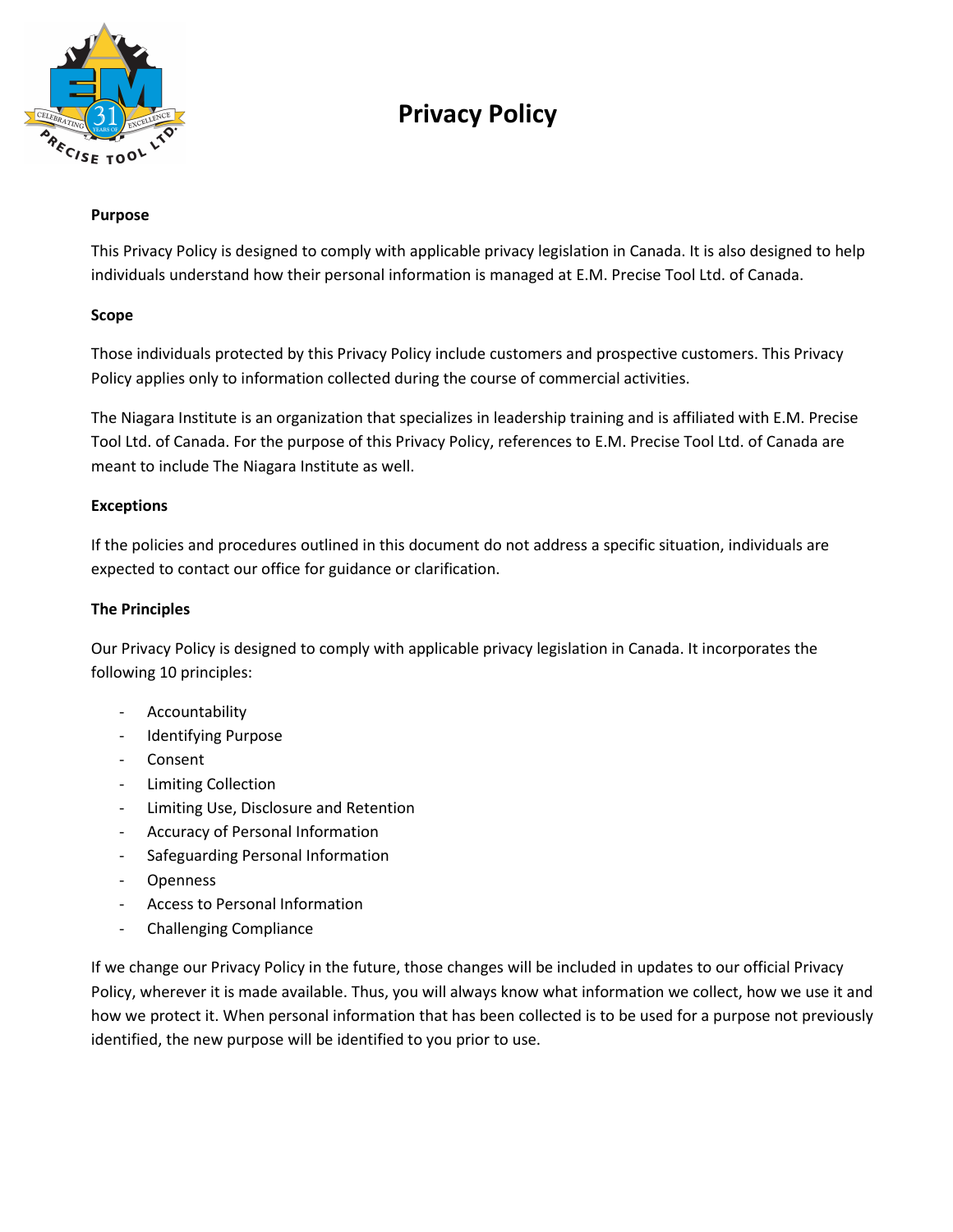## **Accountability**

E.M. Precise Tool Ltd. is responsible for maintaining and protecting the personal information under its control. Accountability for this function within our organization is held by:

#### **Web Services**

E.M. Precise Tool Ltd. 216A Arvin Ave. Stoney Creek, ON L8E 2L8 [info@emprecise.com](mailto:info@emprecise.com)

#### **Identifying Purpose**

E.M. Precise Tool Ltd. will identify to an individual the purposes for which personal information is collected at or before the time the information is collected. Generally, E.M. Precise Tool Ltd. collects personal information for the following purposes:

- to manage and develop E.M. Precise Tool Ltd.'s business and operations, including personnel and employment matters; and
- to meet legal and regulatory requirements.

However, there may be other circumstances that require such information to be collected and used.

E.M. Precise Tool Ltd. collects the following personal information from individuals during the course of normal commercial activities. The information obtained includes name, business title, rank, function and general contact information, levels of interest for our services and topics, and transaction activity with E.M. Precise Tool Ltd. of Canada.

This information is used primarily to determine an individual's entitlement to E.M. Precise Tool Ltd.'s services. In addition, this information may be used to:

- Enable individuals to tailor the presentation of our services to better meet their needs (e.g., a customized home page, selected distribution of our research reports).
- Inform individuals about E.M. Precise Tool Ltd. products and services that we believe may be of interest to them.
- Better understand an individual's interests in our products and services.
- Develop, enhance or improve products and services.
- Share delegate or participant information amongst conference and network participants.

E.M. Precise Tool Ltd. collects and stores information through our web servers and persistent cookies. Gathered electronically, this information includes the pages visited, referral type, technology used and the Internet Protocol address. This information may be used for the purposes identified in this policy.

E.M. Precise Tool Ltd. uses cookies. A cookie is a small piece of information that is sent to your computer when you access a Web site. There are two kinds of cookies. A session cookie is stored temporarily in your computer's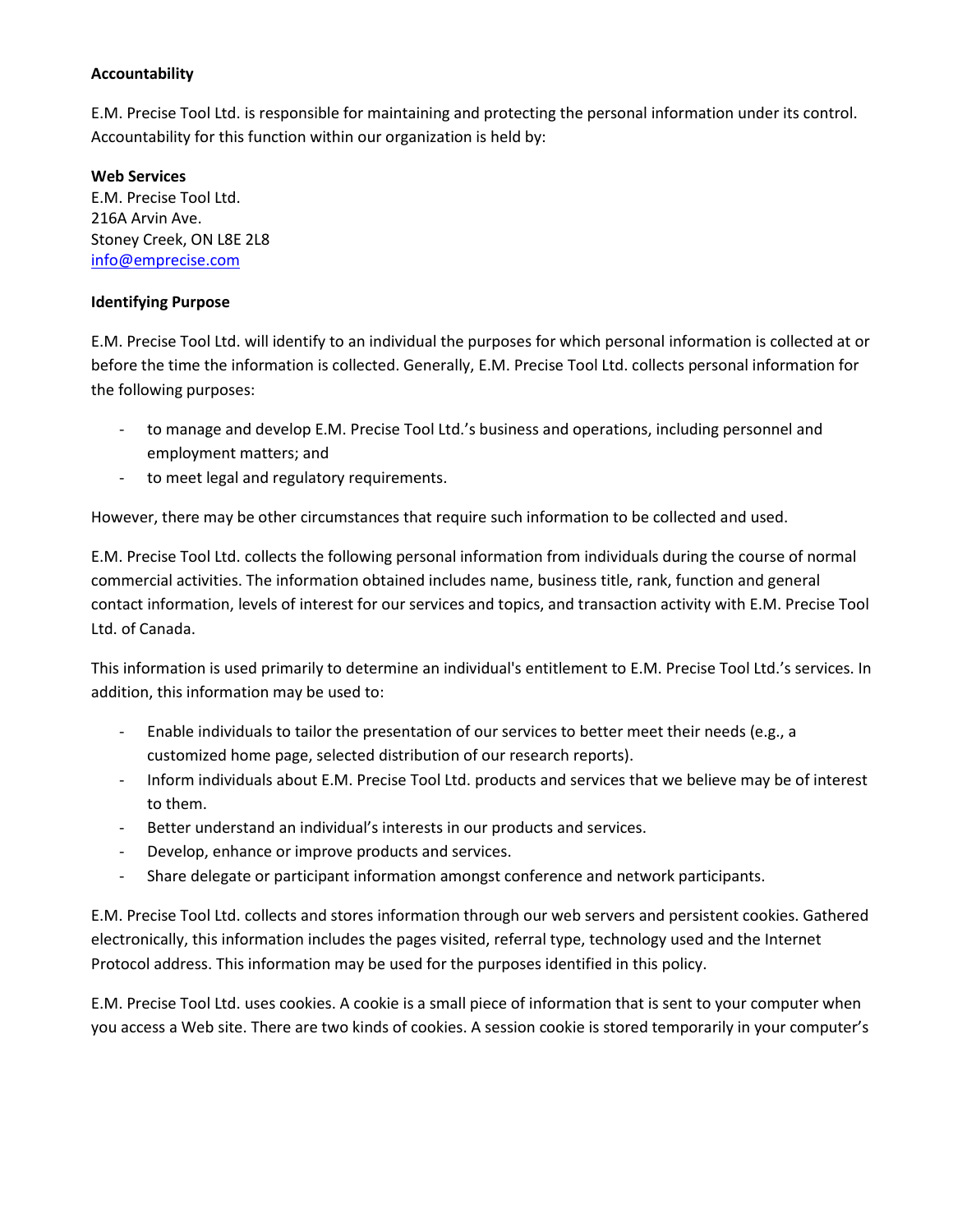memory. A session cookie is destroyed as soon as you close your browser. A persistent cookie is a more permanent line of text that gets saved to your hard drive.

We use session cookies on the E.M. Precise Tool Ltd. Web site, to allow you to gain access to a document you requested prior to being signed in. Persistent cookies are used to store your encrypted user ID and password, so that you won't have to type it in each time that you access our e-Library. This persistent cookie is set if you click on "Remember my sign-in information." Persistent cookies are also used by our web and marketing analytic services.

# **Consent**

An individual's knowledge and consent are required before E.M. Precise Tool Ltd. is allowed to collect, use or disclose his or her personal information, except where inappropriate. Where possible, E.M. Precise Tool Ltd. will obtain consent directly from the individual concerned at the time of collection. After having provided consent, an individual has the right to withdraw consent at any time by providing reasonable notice to E.M. Precise Tool Ltd.'s Chief Privacy Officer.

By subscribing to our reports and services, registering for a seminar, presentation or access to our on-line information services, using other Conference Board member services, or otherwise indicating approval, individuals consent to the collection and use of their personal information for the purposes identified in this Privacy Policy.

E.M. Precise Tool Ltd. will not require you to consent to the collection, use or disclosure of personal information beyond that required to provide our products or services to you. If you wish to withdraw your consent or to opt out of the uses or disclosures of your information for the purposes identified in this Privacy Policy, you may do so by contacting our Chief Privacy Officer. If your request requires that we delete your registration information, we will no longer be able to provide you with the services or products for which you have subscribed. Cancellation will be subject to the terms and conditions of the subscription or services provided, as applicable.

In limited circumstances, E.M. Precise Tool Ltd. may use or disclose personal information without the knowledge or consent of the individual, for example, for purposes of debt collection, breaches of agreements, as required by governmental bodies acting with authority, or as authorized or required by applicable legislation.

# **Limiting Collection**

E.M. Precise Tool Ltd. of Canada collects only the information that is necessary for the purposes outlined in this Privacy Policy.

# **Limiting Use, Disclosure and Retention**

E.M. Precise Tool Ltd. of Canada does not use personal information for purposes other than those for which it was collected, except with an individual's consent or as required by law. Once personal information is no longer required to fulfill the identified purposes or other legal requirements, it will be destroyed, deleted or made anonymous.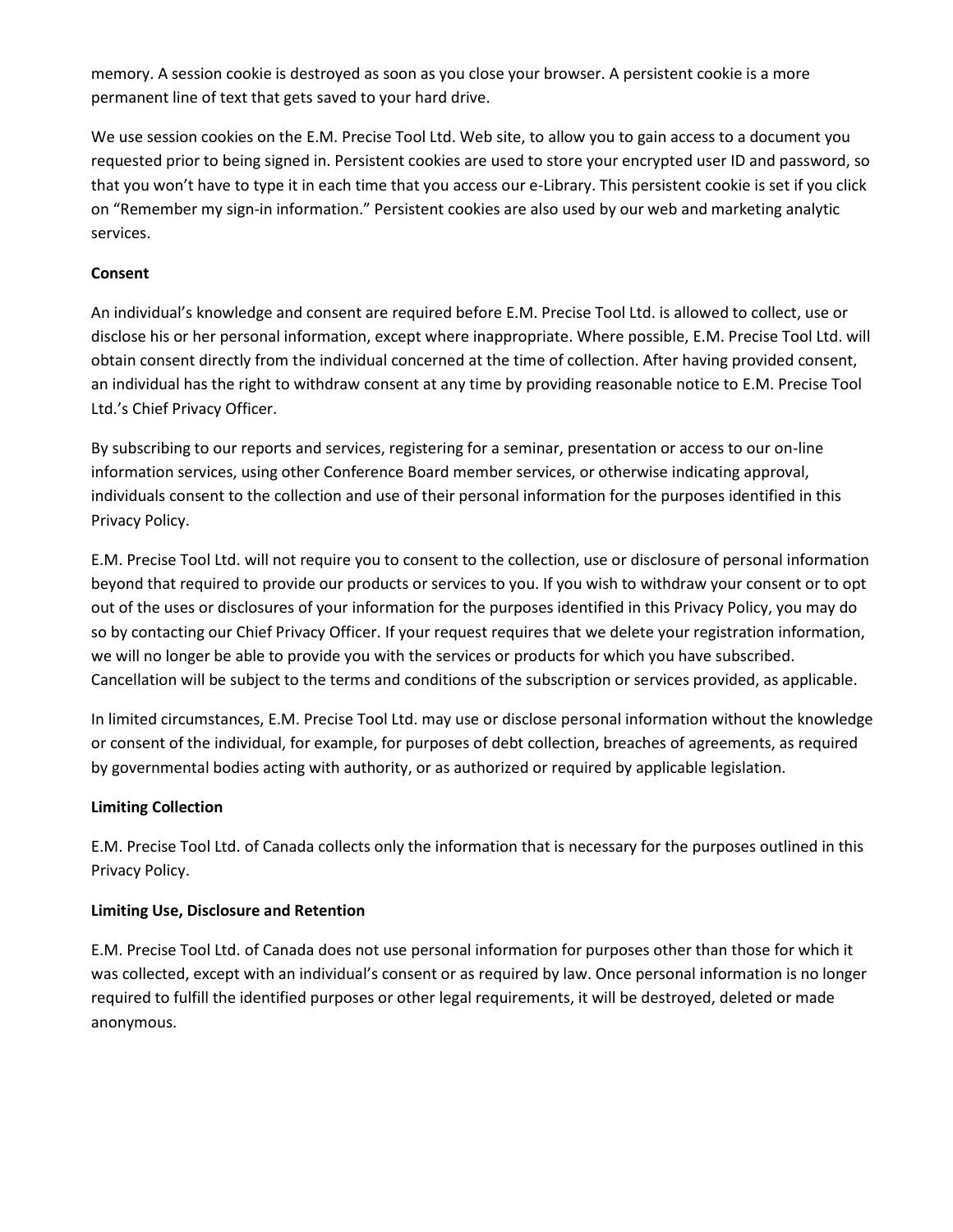E.M. Precise Tool Ltd. of Canada sometimes uses the services of external firms to assist us in communicating with individuals (e.g., surveys and mail distribution) or as a means of providing more effective and efficient services to these individuals (e.g., technology support). Our external suppliers are contractually obligated to keep the information confidential, to use the information only for the purpose requested and to destroy the information when it is no longer required.

Customer information is shared with external service providers only to the extent required for the provision of such services. Furthermore, E.M. Precise Tool Ltd. of Canada does not sell personal information to a third-party organization. In certain circumstances, we allow basic contact information to be shared amongst members. Examples of this include providing delegate lists for conferences to other participants or sharing contact information amongst members of our executive networks, to facilitate ongoing communication.

Personal information is retained only as long as necessary for the fulfillment of the purposes stated in this policy.

# **Accuracy of Personal Information**

Personal information is kept as accurate, complete and up to date as necessary for the purposes for which it is to be used. Individuals are encouraged to provide updates to their personal information as changes occur, to enable us to continue to provide services to them.

The personal information of customers can be reviewed and modified either directly on-line or by contacting our Web site administrator.

Web Services E.M. Precise Tool Ltd. 216A Arvin Ave. Stoney Creek, ON L8E 2L8 [info@emprecise.com](mailto:contactcboc@conferenceboard.ca)

#### **Safeguarding Personal Information**

Personal information, whatever its form, will be protected by security safeguards appropriate to the sensitivity of the information. The safeguards will protect personal information against loss or theft, as well as unauthorized access, disclosure, copying, use or modification. The measures of protection include:

- physical measures, for example, locking filing cabinets and restricted access to offices;
- organizational measures, for example, security passes and limiting access to the personal information on a "need-to-know" basis;
- technological measures, for example, the use of passwords and encryption; and
- procedural measures, for example, the shredding of sensitive personal information.

#### **Openness**

E.M. Precise Tool Ltd. is committed to being open about its policies and practices with respect to the handling of personal information. Our Privacy Policy is available through our home page and our e-Library Web sites. If a